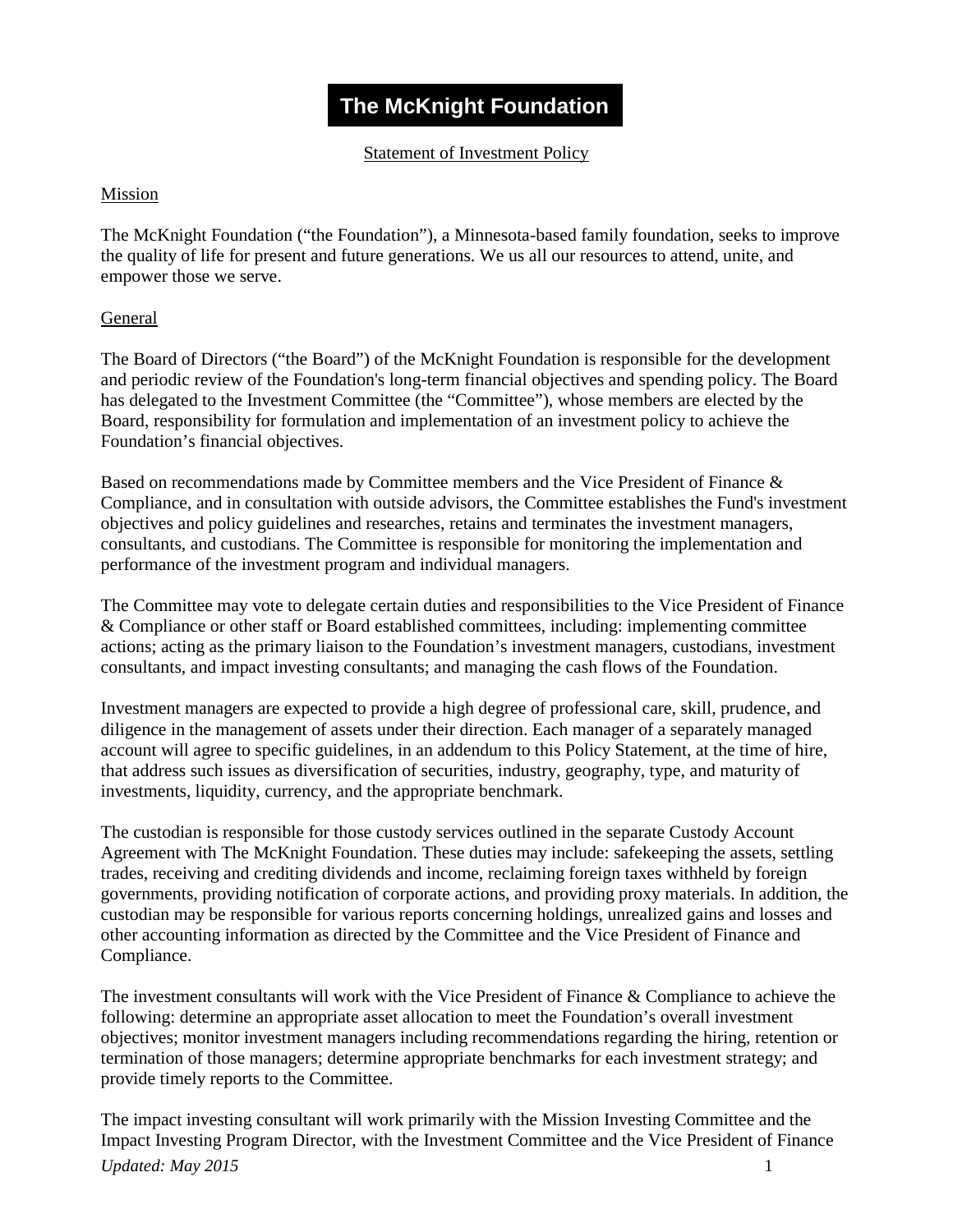& Compliance as requested, to determine the Impact Policy for the Foundation (see Appendix  $A -$ Impact Investment Policy). This consultant may also act as an investment consultant for those managers it sources as long as it is disclosed.

# Investment Objectives

For purposes of this policy, the "Total Fund" or "Fund" is defined to represent the investable assets of the Foundation which are not allocated to mission-related, mission-driven nor program-related investments as defined under the Impact Investing Policy. The primary long-term investment objective of the Fund is to maintain the purchasing power of the assets, which historically has equated a compound annual rate of return, including current income and capital appreciation, of 8% net of fees over 5-year rolling periods. This objective is to be achieved in a manner consistent with prudent risktaking and will be reviewed as the investment environment changes.

The McKnight Foundation also wishes to be a catalyst is the area of impact investing. To that end, the Investment Committee and Mission Investing Committee (MIC) will incorporate investment strategies relevant to the McKnight Foundation's mission into the portfolio, and will, from time to time, seed innovative strategies in the impact investing space through the use of mission-driven and programrelated investments. These investments may have enhanced investment objectives (See Appendix  $A$  — Impact Investing Policy).

For purposes of *this* policy, impact investing means to prudently leverage McKnight's full resource base to further align the use of its resources with its mission, achieve specified financial goals, enhance its credible influence, drive programmatic learning, and have direct impact on key philanthropic priorities. The impact investing program includes the subsets of public market Mission-Related Investment (MRI), private market MRI, mission-driven investing (MDI), and program-related investments (PRI). MDI and PRI are not included in the asset allocation and governance polices described in this Statement of Investment Policy. All impact investing categories are further described in the Impact Investing Policy — Appendix A.

In order to ensure that the investment performance of the Fund is competitive, the Committee will also review performance relative to a Policy Benchmark and a peer group median.

### Investment Management

The Investment Committee is responsible for setting the Fund's long-term investment guidelines, including its asset allocation, after taking into consideration the spending needs, risk tolerance, longterm financial objectives, and impact initiatives of the Foundation, as well as expectations for asset class returns and volatility.

The Fund will be invested in a broadly diversified portfolio. The Fund's assets will be managed by professional investment managers or invested in professionally managed investment vehicles, and in the case of impact investments, may be direct investments in opportunities with an impact focus. Fund, manager, and direct investment performance will be reviewed periodically and evaluated over the long term. Performance refers to measuring returns, risk, and risk-adjusted returns. Impact will be monitored separately for the relevant funds or investments.

Written guidelines specific to each manager of a separate account will be determined and implemented at each manager's hire. These guidelines will be reviewed periodically by the Vice President of Finance & Compliance to confirm adherence. The Impact Investing program director will coordinate review of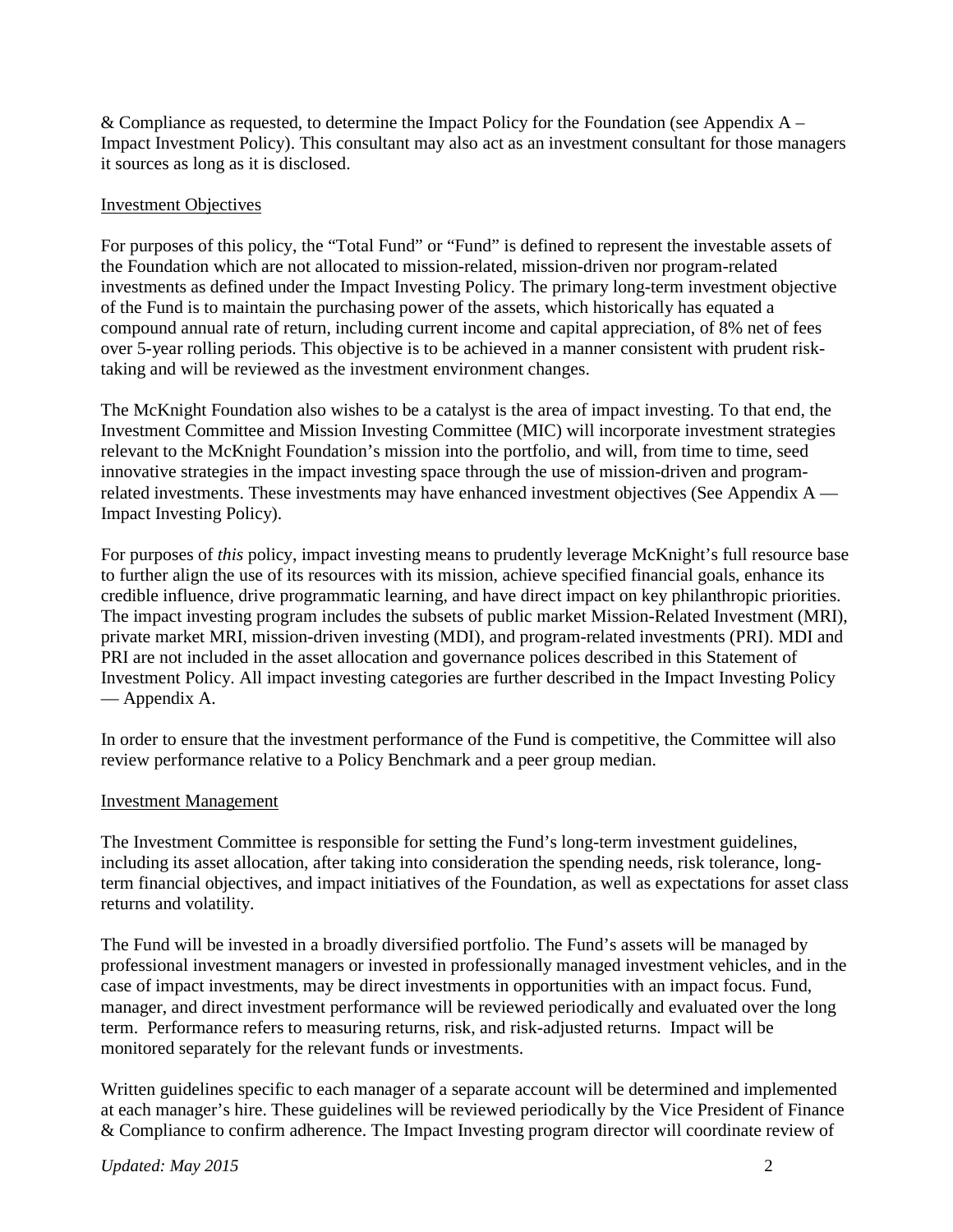guidelines for separately managed MRI accounts. Exceptions to the written guidelines may be granted by approval of the Investment Committee. These guidelines are included as Appendix D.

In addition to separately managed accounts The McKnight Foundation is invested in one or more commingled funds. As a condition of investment, The McKnight Foundation agrees to accept the policy guidelines published by the managers of these funds and understands that it has limited ability to change or influence these guidelines. A list of these funds is included as Appendix E.

The Foundation's Current Investment Guidelines and Asset Allocation and its method of measuring the performance of the present approach are detailed in Appendices B and C of this document.

# Standards for Prudent Investing

In investing and managing the portfolio, the Investment Committee will consider the purpose of the Foundation. Management and investment decisions about an individual asset will be made not in isolation but rather in the context of the portfolio as a whole and as part of an overall investment strategy having risk and return objectives reasonably suited to the Foundation. In managing the portfolio, the Investment Committee will incur only those costs that are appropriate and reasonable in relation to the portfolio or any specific institutional fund, the purpose of the Foundation and the skills available to the Foundation. It will use reasonable efforts to verify facts relevant to the management and investment of the portfolio or any specific institutional fund. The following factors will be considered in the management and investment of the Foundation portfolio:

- General economic conditions;
- The possible effect of inflation or deflation;
- The expected tax consequences, if any, of investment decisions or strategies;
- The role that each investment or course of action plays within the Foundation's overall investment portfolio;
- The expected total return from income and the appreciation of investments;
- Other resources of the Foundation:
- The needs of The McKnight Foundation to make distributions and to preserve capital; and
- An asset's special relationship or special value, if any, to the purpose of the Foundation.

### Foreign Currency Exposure

The Investment Committee will authorize the Fund's global and international managers to use currency futures and forwards in order to reduce the volatility of the fund's U.S. dollar returns from investments in non-dollar securities. The asset allocation managers may use foreign currencies as a separate investment strategy, consistent with their guidelines. Without the explicit authorization of the Investment Committee, no manager will utilize currency futures or forwards if their effect is to leverage the Fund's assets, circumvent any investment guidelines, or introduce additional risk into the portfolio.

### Use of Derivatives

The Investment Committee will authorize the Fund's managers to use options and futures in order to reduce risk in the portfolio, or to implement a market strategy more rapidly or at lower cost. The asset allocation managers may use derivatives, including swaps, to establish, hedge, or short market exposure

### *Updated: May 2015* 3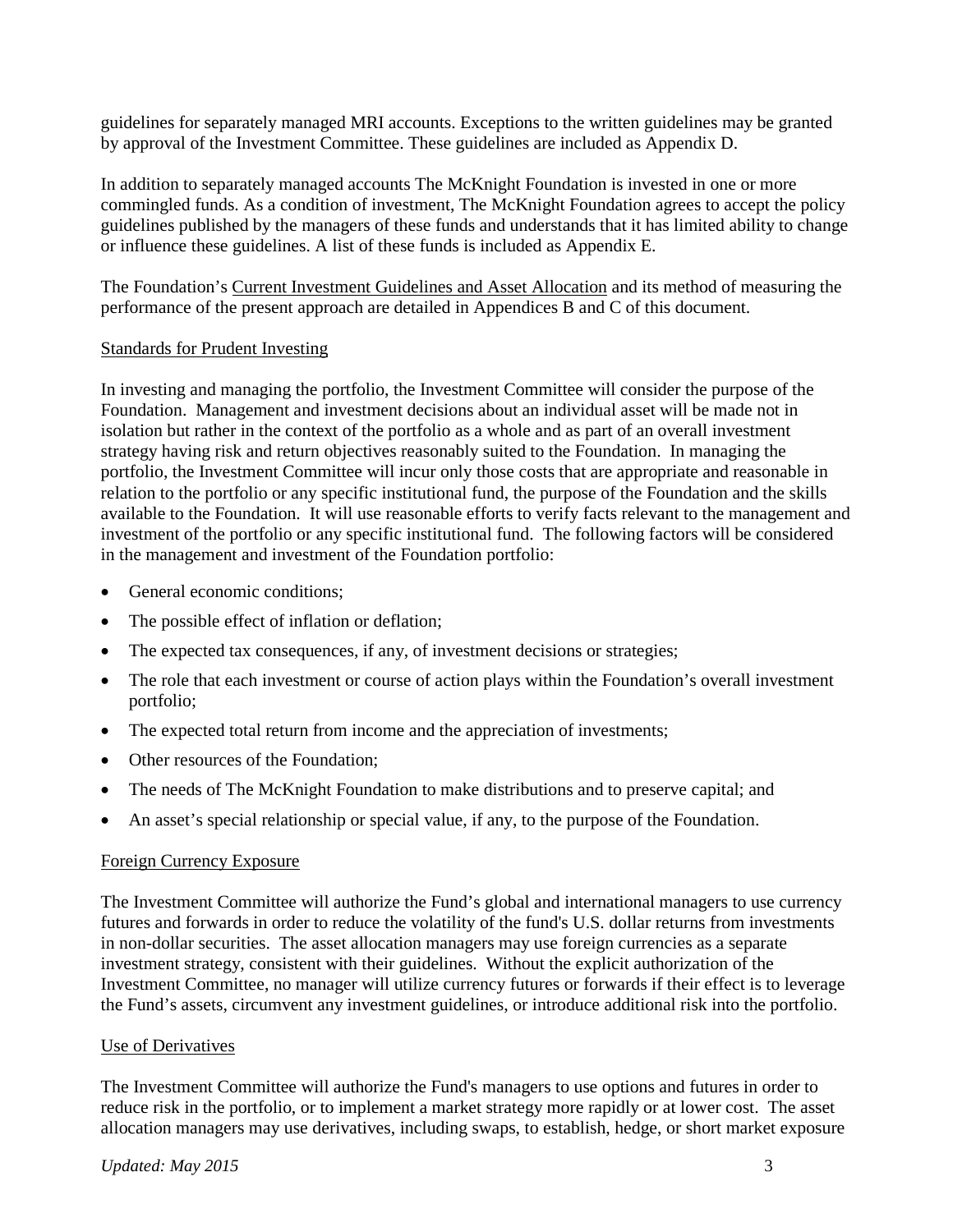as an investment strategy consistent with their guidelines. Without the explicit authorization of the Investment Committee, no manager will use derivatives (including, without limitation, swaps, structured notes, and collateralized mortgage derivatives) if their effect is to leverage the Fund's assets, circumvent any investment guidelines, or introduce additional risk into the portfolio.

# Use of Fund of Fund Managers

The Foundation may invest in Hedge Fund and/or Private Investments through Fund of Fund vehicles. Fund of Fund investments provide the Foundation with due diligence, diversification and thus, risk reduction. Fund of Fund investment managers disclose to investors the underlying private investment funds in which they invest, but they disclose little to no information about underlying investments. The Committee is responsible for completing rigorous due diligence before selecting Fund of Fund managers. The nature of Fund of Fund manager reporting, however, limits the ability of the Committee to closely track the policies, procedures, and investments of the underlying funds.

# Securitization of Cash Balances

The McKnight Foundation has engaged an overlay account manager to securitize any short term investments and cash balances ("cash"). Cash from individual non-pooled manager portfolios will be securitized to the relevant manager benchmark, and cash held in the Fund's cash account will be securitized to the Barclays Capital Intermediate Government/Credit Index.

# Securities Lending

The Foundation, at the direction of the Investment Committee, may enter into securities lending agreements with custodian banks for separately managed accounts. The required cash collateral pool must meet the quality guidelines of a Tier 1 money market fund. The custodians will be required to provide a review, not less than quarterly, of the amount of securities on loan (in dollar and percentage of portfolio terms), income generated from such loans, and the net income accrued to the Foundation by account and as a whole.

# Social Responsibility, Impact Investing, and Proxy Voting Policy

The Board has charged the Investment Committee with creating a portfolio that both achieves the investment objective and aligns, at least in part, with the Foundation's mission. The majority of the portfolio will provide the return that will enable the Foundation to pursue its mission through a robust and consistent grant-making program. Investments made according to the Impact Policy (Appendix A) will establish the McKnight Foundation as a leader in the impact investing space while furthering its mission through its investments. Both the Investment Committee and the Mission Investing Committee will manage assigned segments of the portfolio.

The Investment Committee has engaged a third-party vendor to vote proxies of the Fund's common stocks using environmental, social, and governance (ESG) criteria as determined jointly by the Investment Committee, Mission Investing Committee, and Board of Directors. These proxies may be voted in a manner consistent with maximizing the returns from such investments while still remaining sensitive to the mission of the Foundation. The Fund is predominantly invested through commingled funds, and the Investment Committee recognizes the vendor has limited ability to apply McKnightspecific criteria to those votes. The Investment Committee may elect other means of voting proxies for separately managed accounts in the future, if it so chooses, and will engage in conversation with all managers to determine their ESG efforts.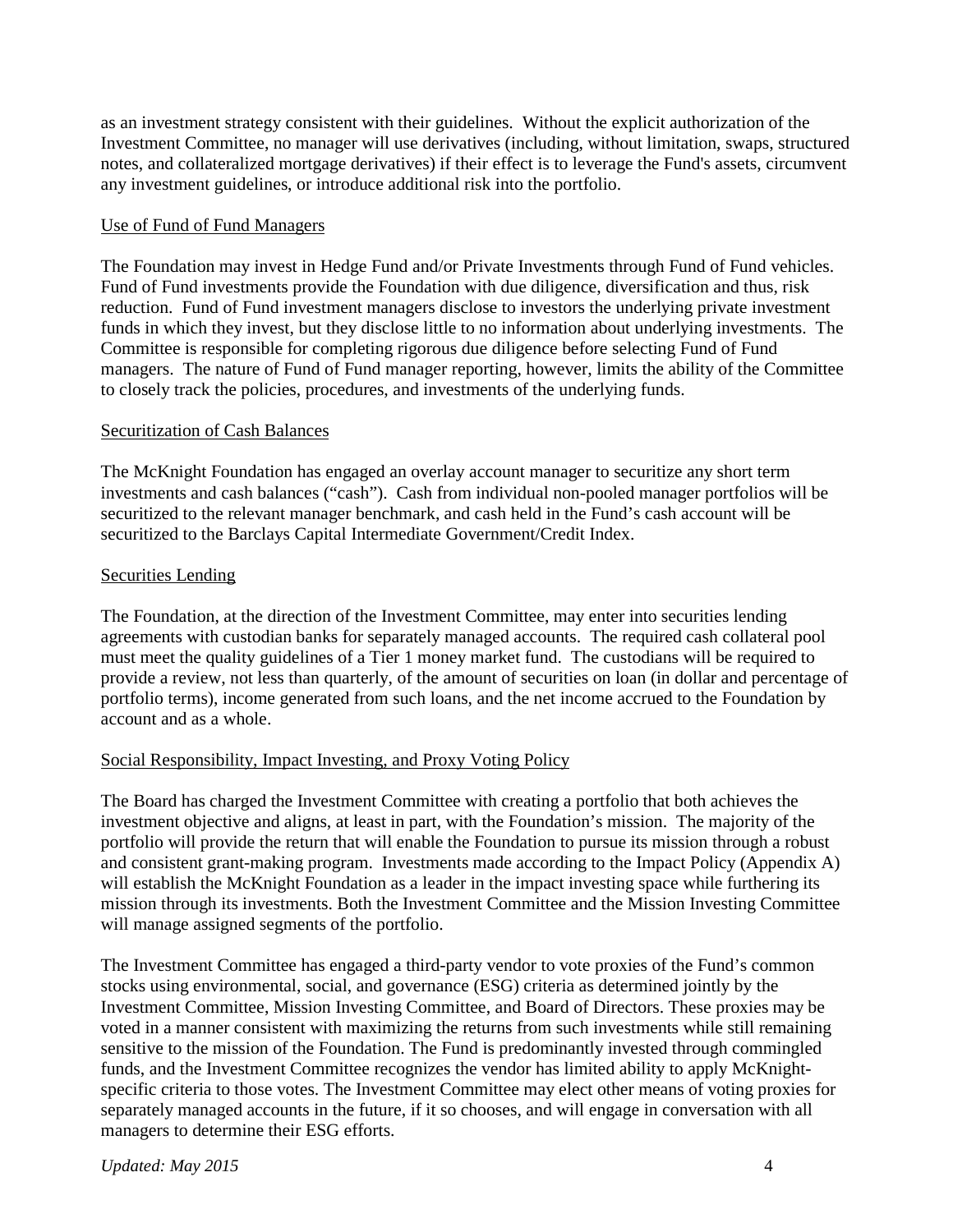# Asset Allocation

The Investment Committee will review the statement of Current Investment Guidelines and Asset Allocation (Appendix B) on a regular basis, and revisions will be voted on by the Investment Committee. The Committee will notify the Board of changes. Any revisions must be consistent with the overarching investment principles outlined in this Statement of Investment Policy.

The Committee will periodically delegate authority and responsibility for the transition of monies to the Vice President of Finance & Compliance.

# Performance Measurement

The Committee will evaluate the investment results of the investment options at least semi-annually to assure appropriate diversification of the portfolios, the investment options offered overall, and compliance with this investment policy. The performance of each investment option shall be compared with the performance of portfolios of other managers in the relevant peer group and a passive index. Such performance will be determined based upon evaluations furnished to the Investment Committee by a third-party independent consulting firm. In addition to investment return, the Committee will periodically review the ESG ratings of all managers in conjunction with the Mission Investing Committee.

The Investment Committee holds the following expectations of each investment manager:

- Outperform the relevant benchmark over the most recent three-year rolling period; and
- Rank above the median of the relevant peer group over the most recent three-year rolling period.

The Investment Committee will periodically review the qualitative developments of each investment manager. This evaluation should include, but is not limited to: changes in ownership, personnel turnover, adherence to investment style and philosophy, and any other qualities or attributes that the Committee deems appropriate.

Specific "Watch List" criteria and procedures are outlined in Appendix C. The Committee may amend Appendix C from time to time as long as any and all changes are consistent with this Statement of Investment Policy.

### Amendments and Review

The Investment Committee will review this Statement of Investment Policy annually to ensure it continues to reflect the Foundation's needs and the Investment Committee's market expectations. It will submit any suggestions for revision to the Board for approval.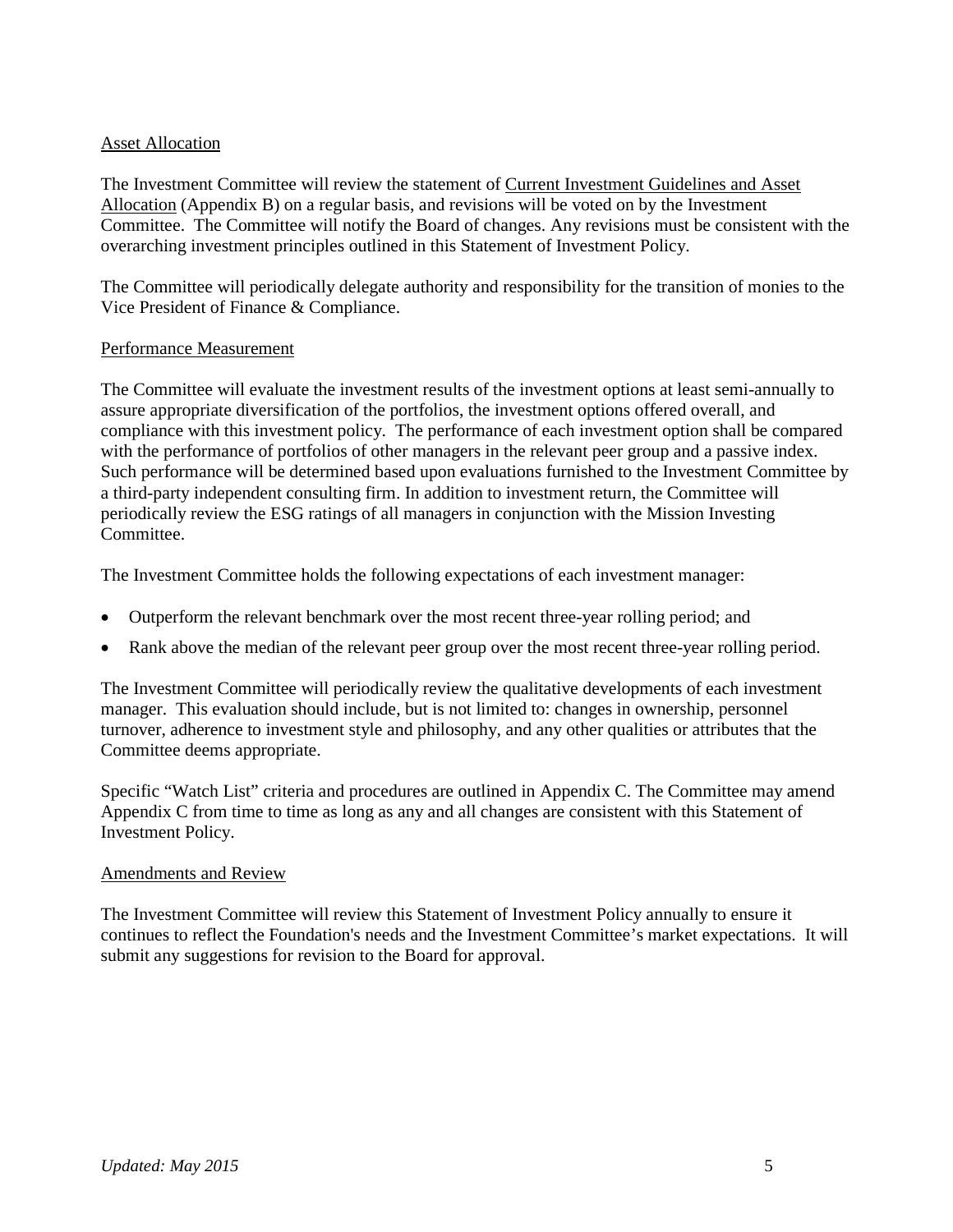### **APPENDIX A**

#### **Impact Investing Program Policy**

#### **I. INTRODUCTION**

As part of an ongoing effort to strengthen its capacity to advance its philanthropic goals, the Board, Investment Committee (IC), and senior staff of the McKnight Foundation (McKnight or the Foundation) have launched an Impact Investing program. This program has four elements whose objectives (mission and financial), parameters, and key processes are outlined in this document. Together, these four elements arm McKnight with an expanded set of tools with which to do its work.

At its highest level, the Impact Investing program is a means to prudently leverage McKnight's full resource base in line with its mission, enhance its credible influence, drive programmatic learning, and directly impact key philanthropic priorities. As such, the Impact Investing program is not tied to one program or target objective. Rather, through the construction and execution of the program, McKnight seeks to use these tools productively. The Foundation's ability to effectively employ the various tools to forward its charitable purpose will evolve and grow with experience, reflection, learning, and adaptation.

This document describes and guides the Impact Investing program that was established by the board in 2013. Like all investment policy statements, it will be updated periodically to reflect changes to the program, its processes, and the market environment. The responsibility for approving final versions and edits rests with the Mission Investing Committee (MIC). The Foundation's Board will sign off on the initial final version and any subsequent changes to investment allocations, restrictions, or decision-making authority. Updates that are process refinements, elaborations, or other less substantive changes can be made with approval from the MIC.

This document does not supersede formal Foundation policies, governance documents, or bylaws, nor does it affect any existing investment policy statements put in place by the Board or Investment Committee. As needed, there will be ongoing reviews of this and other documents to ensure a consistent, integrated set of processes and programs.

| <b>Tool</b>                                                                                       | <b>What</b>                                                                | <b>Why</b>                                                                                                                                                                                         | <b>How</b>                                                                                                                                                                                                                                                                                                                                                         | <b>Allocation</b>                                | <b>Financial</b><br><b>Objective</b>                                                                                      |
|---------------------------------------------------------------------------------------------------|----------------------------------------------------------------------------|----------------------------------------------------------------------------------------------------------------------------------------------------------------------------------------------------|--------------------------------------------------------------------------------------------------------------------------------------------------------------------------------------------------------------------------------------------------------------------------------------------------------------------------------------------------------------------|--------------------------------------------------|---------------------------------------------------------------------------------------------------------------------------|
| <b>Public</b><br><b>Markets</b><br><b>Mission-</b><br><b>Related</b><br><b>Investing</b><br>(MRI) | Investing in<br>stock and<br>bond<br>managers<br>with program<br>alignment | Scalable way to<br>align a greater<br>percentage of the<br>endowment with<br>the McKnight<br>mission areas;<br>enhance credible<br>influence and<br>achieve selected<br>learning<br>opportunities. | McKnight's impact director<br>will oversee public fund<br>scanning, sourcing and<br>diligence by Imprint. Mercer<br>may be asked to provide its<br>perspective and supporting<br>analytics. MIC will vote and<br>Board will ratify. Imprint will<br>monitor for impact and<br>financial performance;<br>Mercer will integrate into<br>overall portfolio reporting. | Up to $$50$<br>million of<br>invested<br>capital | Same<br>benchmarks<br>and peer<br>groups<br>utilized by<br>Investment<br>Committee<br>for public<br>market<br>investments |

# *FIGURE 1 IIP Core Tools*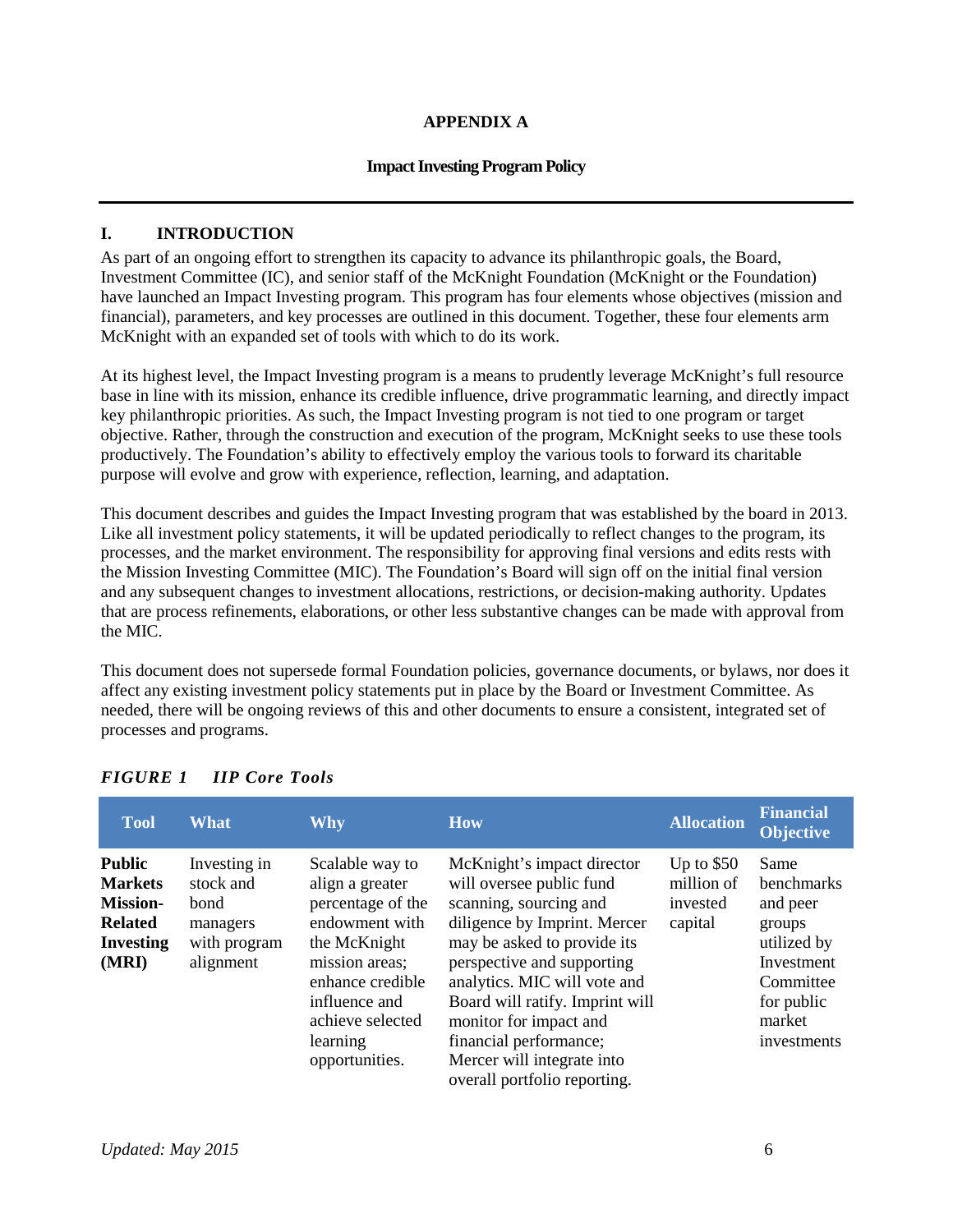| <b>Tool</b>                                                                                        | <b>What</b>                                                                                                                                               | <b>Why</b>                                                                                                                                                            | <b>How</b>                                                                                                                                                                                                                                                                                                                                                                                                      | <b>Allocation</b>                                 | <b>Financial</b><br><b>Objective</b>                                                                                         |
|----------------------------------------------------------------------------------------------------|-----------------------------------------------------------------------------------------------------------------------------------------------------------|-----------------------------------------------------------------------------------------------------------------------------------------------------------------------|-----------------------------------------------------------------------------------------------------------------------------------------------------------------------------------------------------------------------------------------------------------------------------------------------------------------------------------------------------------------------------------------------------------------|---------------------------------------------------|------------------------------------------------------------------------------------------------------------------------------|
| <b>Private</b><br><b>Markets</b><br><b>Mission-</b><br><b>Related</b><br><b>Investing</b><br>(MRI) | Investing in<br>custom<br>private<br>market funds<br>aligned with<br>McKnight<br>program areas                                                            | Drive alignment<br>and more direct<br>impact and<br>program learning.                                                                                                 | McKnight's impact investing<br>director will oversee private<br>fund scanning, sourcing and<br>diligence by Imprint. MIC<br>will vote and Board will<br>ratify. Over time, at its<br>discretion, the MIC may treat<br>Imprint as a customized fund-<br>of-funds of private managers.                                                                                                                            | Up to $$50$<br>million<br>invested<br>capital     | Same<br>benchmarks<br>and peer<br>universe<br>utilized by<br>Investment<br>Committee<br>for private<br>market<br>investments |
| <b>Mission-</b><br><b>Driven</b><br><b>Investing</b><br>(MDI)                                      | Investing in<br>market-<br>oriented<br>opportunities<br>with higher<br>programmatic<br>fit/impact                                                         | Direct impact and<br>learning; scaling<br>market<br>innovation,<br>working with new<br>partners, and<br>growing higher<br>impact<br>commercial<br>models.             | McKnight's impact investing<br>director will oversee<br>investment area scanning,<br>sourcing, diligence,<br>structuring and managing of<br>MDI investments with<br>support from Imprint. The<br>MIC will make decisions on<br>investments and provide<br>ultimate oversight for<br>financial and mission<br>performance.                                                                                       | Up to $$50$<br>million in<br>committed<br>capital | Absolute<br>return<br>targeting 6%<br>over trailing<br>3 years                                                               |
| Program-<br><b>Related</b><br><b>Investing</b><br>(PRI)                                            | Non-market<br>oriented<br>investments<br>targeting<br>direct and<br>catalytic<br>impact<br>closely<br>aligned with<br>McKnight's<br>program<br>priorities | Partner with for-<br>profit or nonprofit<br>organizations to:<br>fill gaps in the<br>marketplace;<br>address market<br>failures; and/or<br>demonstrate new<br>models. | Staff will review and adapt<br>current PRI processes.<br>McKnight's impact investing<br>director will oversee any<br>necessary sourcing and<br>diligence with support from<br>Imprint and expert staff. The<br>MIC will set risk parameters<br>and make decisions on final<br>loans or investments. The<br>impact director will lead this<br>work with programmatic staff<br>and external support as<br>needed. | Up to $$50$<br>million in<br>committed<br>capital | Non-<br>commercial<br>expectation<br>for return                                                                              |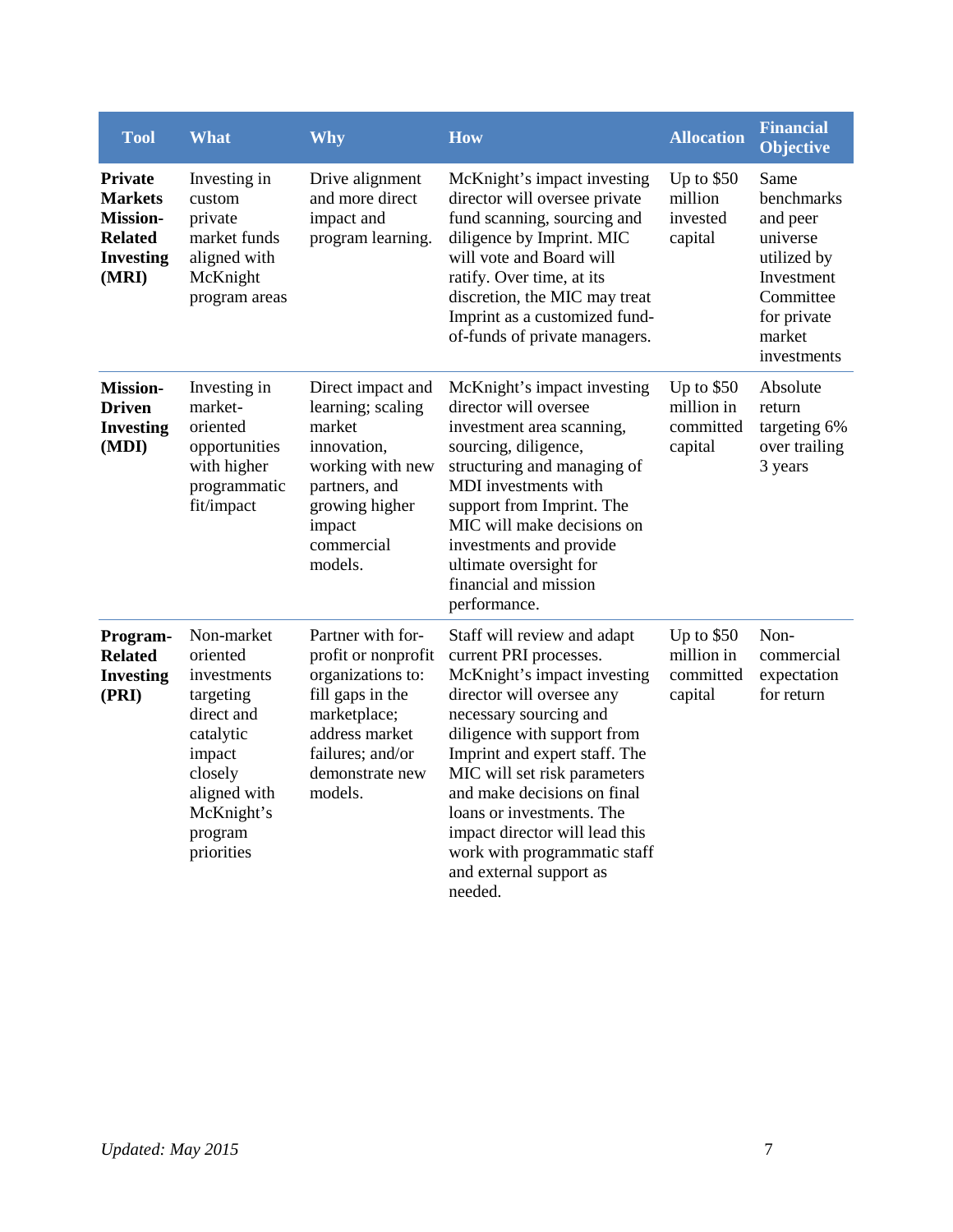# **II. INVESTMENT TOOLS**

### **1. Public Markets Mission-Related Investing (MRI)**

Substantial portions of financial assets are invested in public equity and fixed income securities. The actions of large corporations have deep impact, both positive and negative, on issues and communities within the Foundation's grantmaking scope. The Foundation seeks to make selected impact investments in high-quality managers to drive greater alignment between its assets and charitable purpose, change corporate practices, enhance its credible influence, and generate relationships and insights material to its program work.

| <b>Portfolio Content</b>                                                                                                             | <b>Benefit Objectives</b>                                                                                                                                                                                                                                                                                                 | <b>Implementation</b>                                                                                                                                                                                                                                                                                                                                                                                                                                                                                                                                                                                                     |
|--------------------------------------------------------------------------------------------------------------------------------------|---------------------------------------------------------------------------------------------------------------------------------------------------------------------------------------------------------------------------------------------------------------------------------------------------------------------------|---------------------------------------------------------------------------------------------------------------------------------------------------------------------------------------------------------------------------------------------------------------------------------------------------------------------------------------------------------------------------------------------------------------------------------------------------------------------------------------------------------------------------------------------------------------------------------------------------------------------------|
| High performing<br>stock and bond<br>managers with<br>investment<br>parameters, process<br>and capacity to<br>address sustainability | Broader alignment with<br>program objectives<br>Market-based returns<br>٠<br>Increase credible<br>influence<br>One-way programmatic<br>٠<br>learning from managers<br>to impact and program<br>staff<br>Some potential for<br>broader catalytic impact<br>via product creation,<br>social metrics, or other<br>mechanisms | MIC will determine strategy and staff will<br>٠<br>implement.<br>Imprint will source and recommend new<br>٠<br>managers, providing full diligence.<br>Mercer will provide its opinion if it is<br>٠<br>currently covering the manager. MIC will<br>make manager decision, and the Board will<br>ratify.<br>Mercer will track portfolio-wide asset<br>٠<br>allocations and recommend modifications<br>to other exposures if needed.<br>Imprint will monitor financial and mission-<br>$\blacksquare$<br>related performance.<br>Mercer will incorporate financial<br>٠<br>performance into overall endowment<br>reporting. |

*FIGURE 2: Public Markets Overview*

# *FIGURE 3 Public Markets Parameters*

| <b>Parameters</b>           | <b>Description</b>                                                                                                                   |
|-----------------------------|--------------------------------------------------------------------------------------------------------------------------------------|
| <b>Size</b>                 | \$50 million allocation                                                                                                              |
| <b>Positions</b>            | 3-5 funds                                                                                                                            |
| Asset Allocations           | No target allocation                                                                                                                 |
| <b>Program Allocations</b>  | No set allocation within McKnight grantmaking programs; seeking best ideas                                                           |
| Geography                   | None                                                                                                                                 |
| Restrictions / Limitations  | None                                                                                                                                 |
| <b>Financial Objectives</b> | Asset/sub-asset benchmarks used within the broader portfolio; peer analysis<br>within the portfolio and relative to broader managers |
| <b>Mission Objectives</b>   | Broad alignment                                                                                                                      |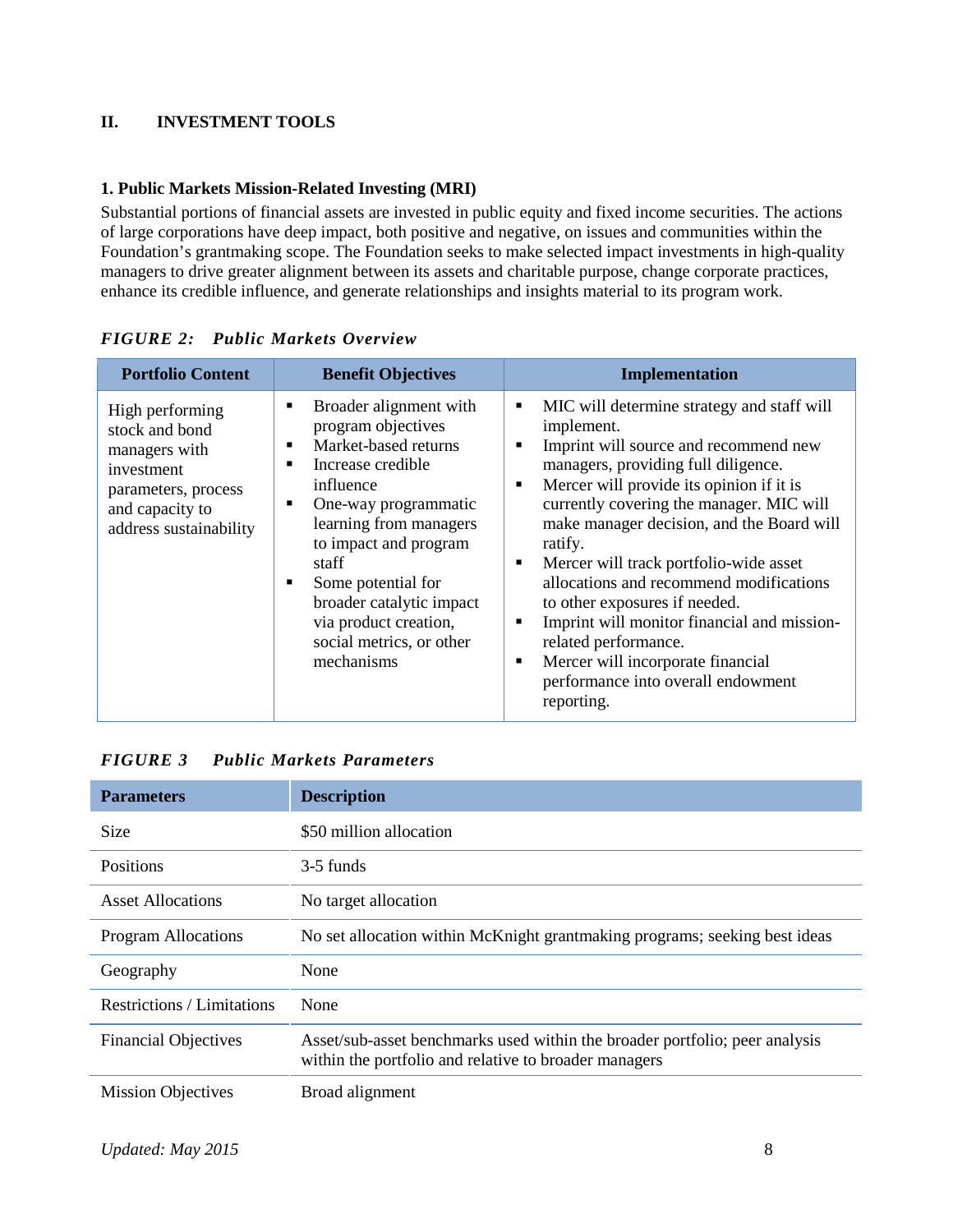### **Monitoring & Reporting**

*Financial:* Reporting and performance monitoring of public markets managers will occur according to McKnight procedures including evaluation per designated benchmarks. Basic performance updates will come in standard format in Mercer's monthly and quarterly reports on the entire portfolio and may include organizational/other material updates in addition to financial performance.

Managers can be terminated, reduced, added to, or placed on the Watch List. The MIC, Investment Committee, Mercer, or Imprint may make such recommendations with final decisions made, according to current practice, by the MIC, Investment Committee and/or Board. Additionally, Imprint's dedicated reporting on the overall impact program will contain financial performance updates, material organizational changes, and other financial factors.

*Impact:* Staff will collect and catalog program learning periodically. The MIC will receive annual reporting on social and environmental impact and program learning. All managers (both impact investing and conventional) will be evaluated annually using an impact capability dashboard created by Imprint in collaboration with staff. This will provide staff, the Investment Committee and the MIC with a holistic view of Environmental, Social and Governance (ESG) capabilities, opportunities and concerns at both the holding and investment manager levels. It will prove a platform for communicating about ESG with fund managers.

To start, the dashboard will focus on:

- Climate exposures
- Corporate practices
- Shareholder engagement
- Manager impact engagement

Over time, and to the degree practicable, the Foundation anticipates reviewing all endowment holdings as part of the impact dashboard. The dashboard will be rolled out in phases, starting with public equity and debt managers and expanding to liquid alternatives (mostly hedge funds) and finally to illiquid alternatives.

# **2. Private Markets Mission-Related Investing**

Private funds — particularly venture capital, private equity, and real asset funds — provide an opportunity to invest in specialist managers who also have measurable impact and collaborative potential in the foundation's program areas. Relative to the public markets, private market investing may offer opportunity for greater mission alignment given the possibility of niche strategies and the influence of the private managers with the underlying businesses. The foundation may identify opportunities for co-investment alongside private managers or opportunities for partnerships or learning.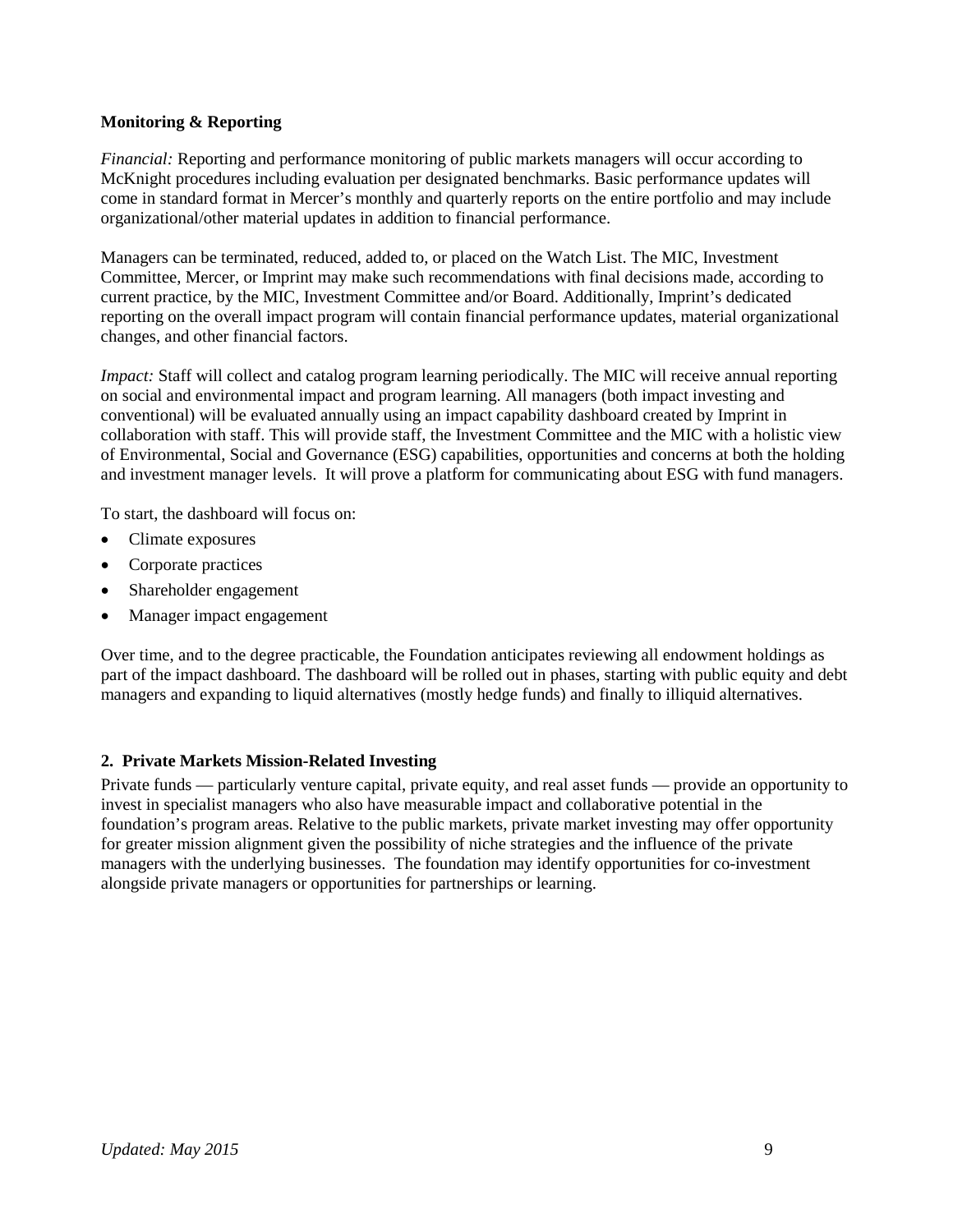| <b>Portfolio Content</b>                                                                                                                                                                                                        | <b>Benefit Objectives</b>                                                                                                                                                                                                                                            | <b>Implementation</b>                                                                                                                                                                                                                                                                                                                                                                                                                                                                                                                                                                                                                                                                                                   |
|---------------------------------------------------------------------------------------------------------------------------------------------------------------------------------------------------------------------------------|----------------------------------------------------------------------------------------------------------------------------------------------------------------------------------------------------------------------------------------------------------------------|-------------------------------------------------------------------------------------------------------------------------------------------------------------------------------------------------------------------------------------------------------------------------------------------------------------------------------------------------------------------------------------------------------------------------------------------------------------------------------------------------------------------------------------------------------------------------------------------------------------------------------------------------------------------------------------------------------------------------|
| Private equity<br>managers with<br>fund offerings in<br>priority impact<br>areas<br>A custom "fund-<br>$\blacksquare$<br>of-funds" of<br>private fund<br>managers working<br>in the<br>Foundation's<br>priority impact<br>areas | More direct impact and<br>greater alignment than<br>public markets<br>Approved managers may<br>originate co-investment<br>opportunities for the<br>Mission-Driven<br>Investment portion of the<br>impact portfolio<br>Learning and partnership<br>٠<br>opportunities | MIC will determine strategy and staff will<br>٠<br>implement.<br>Imprint will source and recommend new<br>$\blacksquare$<br>managers, providing full diligence.<br>MIC will approve all manager selection.<br>٠<br>Potential for the MIC, at its discretion, to<br>$\blacksquare$<br>transition Imprint relationship from<br>advisory to discretionary/serving as a<br>custom "fund-of-funds."<br>Imprint will monitor financial and mission-<br>$\blacksquare$<br>related performance of private MRI<br>investment.<br>Mercer will incorporate financial<br>$\blacksquare$<br>performance into overall endowment<br>reporting.<br>MIC to monitor performance as part of<br>$\blacksquare$<br>overall impact portfolio. |

*FIGURE 4 Private Markets Overview*

| <b>Summary of Private Markets Parameters</b> | <b>FIGURE 5</b> |  |  |  |  |  |
|----------------------------------------------|-----------------|--|--|--|--|--|
|----------------------------------------------|-----------------|--|--|--|--|--|

| <b>Parameters</b>                                                                                            | <b>Description</b>                                                                                                                                                                                                                                                                                                                                           |
|--------------------------------------------------------------------------------------------------------------|--------------------------------------------------------------------------------------------------------------------------------------------------------------------------------------------------------------------------------------------------------------------------------------------------------------------------------------------------------------|
| <b>Size</b>                                                                                                  | Up to \$50 MM of invested capital                                                                                                                                                                                                                                                                                                                            |
| Commitment<br>Period                                                                                         | Up to 4 years to commit capital                                                                                                                                                                                                                                                                                                                              |
| Term                                                                                                         | No fixed term; expectations for terms similar to the overall asset class (8-10 years with 1-<br>2 year extension options)                                                                                                                                                                                                                                    |
| Positions                                                                                                    | 4-7 funds; no single fund commitment may exceed 20% of the impact private MRI<br>commitment                                                                                                                                                                                                                                                                  |
| Asset<br>Allocations                                                                                         | No target allocation; best ideas across private equity, venture capital, and real estate<br>opportunity                                                                                                                                                                                                                                                      |
| Program<br>Allocations                                                                                       | No target allocation within current McKnight programs; likely concentration within<br>Midwest Climate $&$ Energy and Region $&$ Communities, but open to best ideas in other<br>areas                                                                                                                                                                        |
| Geography                                                                                                    | None other than a limit on international exposure at 15% (committed capital) and will<br>track MN and upper Midwest exposure                                                                                                                                                                                                                                 |
| Restrictions /<br>Limitations<br>(Only binding<br>were Imprint<br>given a more<br>discretionary<br>mandate). | In the event Imprint serves as a custom fund-of-fund managers:<br>No first-time fund managers or fund without MIC sign-off<br>$\bullet$<br>Funds must have non-impact co-investor without MIC sign-off<br>$\bullet$<br>No direct investments/co-investments without MIC sign-off<br>$\bullet$<br>Up to 20% available for secondary LP interests<br>$\bullet$ |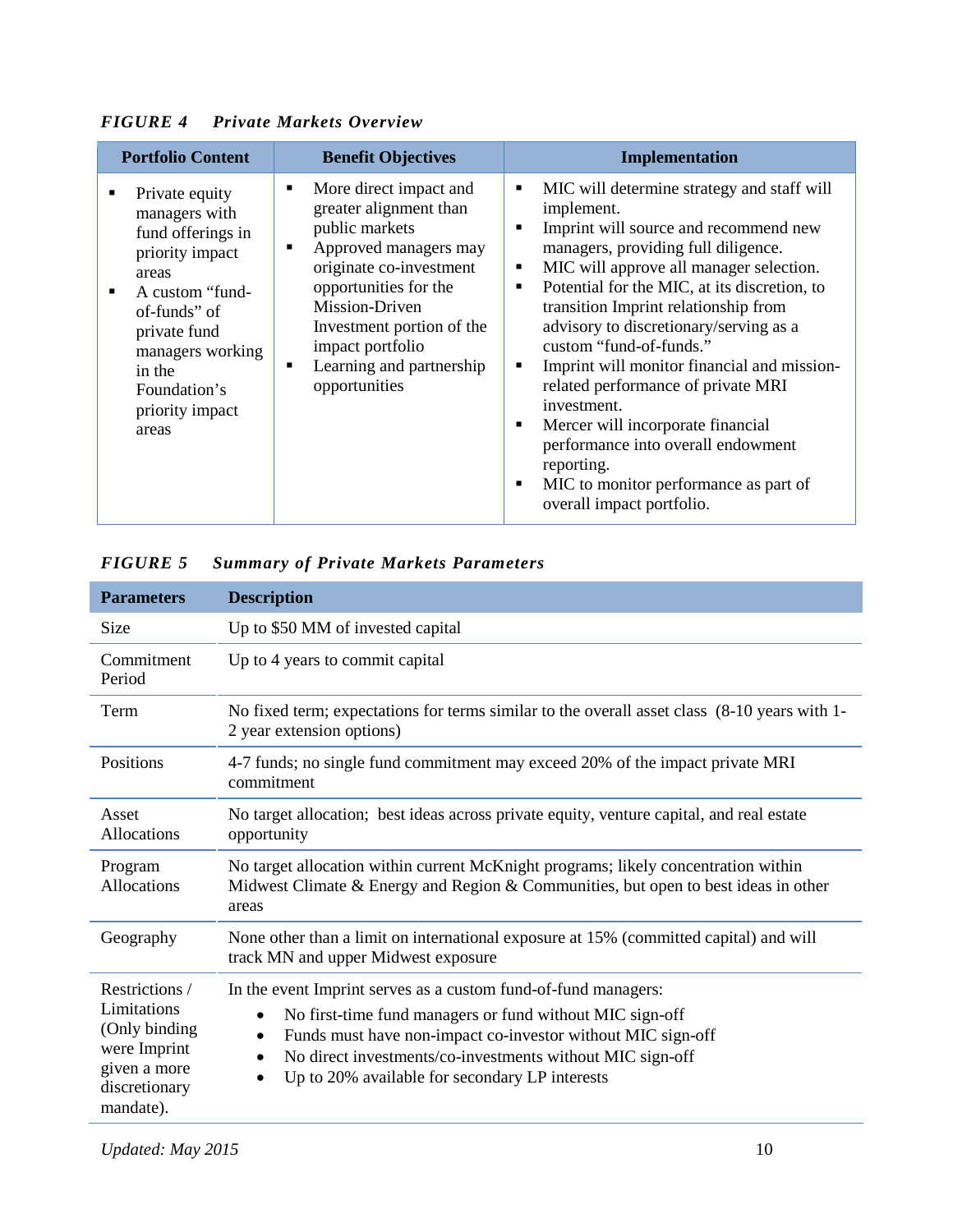| <b>Parameters</b>           | <b>Description</b>                                                                                                              |
|-----------------------------|---------------------------------------------------------------------------------------------------------------------------------|
| Financial<br>Objective      | Traditional financial objectives; 70/30 blend of PE and real asset benchmarks                                                   |
| <b>Mission</b><br>Objective | Aligned measurable impact; selected learning and partnership opportunities                                                      |
| Access to<br>Managers       | MIC and staff will have full access where possible to underlying managers for monitoring,<br>relationship and learning purposes |

### **Implementation, Operations & Governance**

The director of Impact Investing, with the Vice President of Finance & Compliance, as needed, will be responsible for managing/overseeing private MRI. Under an advisory relationship, implementation, operations, and governance will mirror the public MRI work. In the event that Imprint's role transitions, the operational and governance details of the Imprint managed fund-of-funds would be specified in separate, formal documents and agreements.

### **Monitoring & Reporting**

*Financial:* Staff will provide Imprint and Mercer with information on calls and distributions. Imprint will track the overall net asset value and performance of the private equity managers it recommends. Imprint will provide Mercer with data for the latter's annual report on private equity to the Foundation.

*Impact:* Measurement will include relevant data:

- Quantitative measures of key program-related impact (e.g. affordable housing units; energy savings; clean energy generated)
- Qualitative measures of program-related impact (e.g. policy influence; creation of new models)
- Engagement and learning highlights including reports on key learning, market insights, program engagement and other benefits for McKnight's core work

Imprint will report impact metrics, both quantitative and qualitative, on an annual basis and include brief qualitative summaries or selections in the quarterly reports, as appropriate. Staff will collect and catalog program learning periodically. The MIC will receive annual reporting on social and environmental impact and program learning.

### **3. Mission Driven Investing (MDI)**

Mission-driven investments will be direct investments into businesses, structured loans, government or commercial paper, or smaller, specialty private equity funds that are likely to meet the 6% performance criteria of this portfolio and that are well aligned with program goals. This approach is best suited for growing existing businesses, highlighting proven or strong models, and partnering with experienced organizations rather than funding higher-risk, earlier-stage pilots or providing gap funding.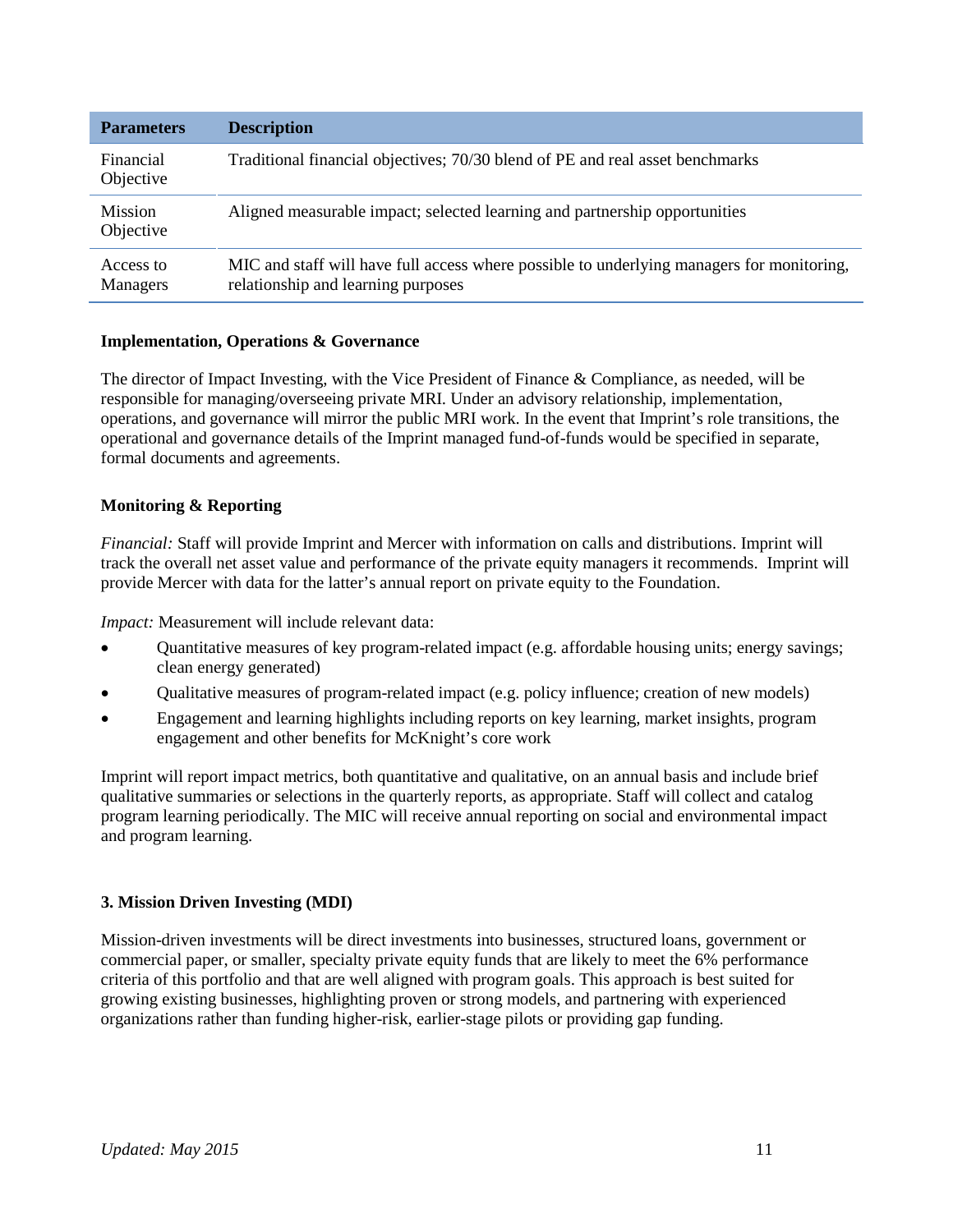| <b>Portfolio Content</b>                                                                                                        | <b>Benefit Objectives</b>                                                                                                                                                                                                                                                                                                           | <b>Implementation</b>                                                                                                                                                                                                                                                                                                                                                                                                             |
|---------------------------------------------------------------------------------------------------------------------------------|-------------------------------------------------------------------------------------------------------------------------------------------------------------------------------------------------------------------------------------------------------------------------------------------------------------------------------------|-----------------------------------------------------------------------------------------------------------------------------------------------------------------------------------------------------------------------------------------------------------------------------------------------------------------------------------------------------------------------------------------------------------------------------------|
| Up to \$50 million<br>٠<br>in high impact<br>investments<br>Portfolio of direct<br>$\blacksquare$<br>and/or fund<br>investments | Moderate financial return.<br>Direct, measurable impact in<br>priority programs.<br>Active engagement with market<br>٠<br>innovators and experts.<br>Two-way programmatic learning.<br>Increased market discipline informs<br>٠<br>grant-making, and policy work.<br>Enhanced credible influence in<br>policy and advocacy efforts. | MIC will determine strategy<br>п<br>and staff will implement.<br>6% absolute return target over<br>$\blacksquare$<br>trailing three years.<br>Led by Impact Director.<br>$\blacksquare$<br>Imprint will scan relevant<br>п<br>markets, source, diligence and<br>recommend investment<br>opportunities.<br>Investment decisions made by<br>п<br>MIC.<br>Imprint will monitor financial<br>and social/environmental<br>performance. |

*FIGURE 6 Mission-Driven Investing Overview*

| <b>Parameters</b>             | <b>Description</b>                                                                                                                                                                                                       |
|-------------------------------|--------------------------------------------------------------------------------------------------------------------------------------------------------------------------------------------------------------------------|
| Size                          | Up to \$50 million;                                                                                                                                                                                                      |
| Positions                     | 12-18 positions; \$2.5 - \$5 million per transactions (minimum of \$500,000)                                                                                                                                             |
| Asset<br>Allocations          | All private transactions<br>٠<br>Prefer a final mix of asset classes and transaction types to increase learning and<br>٠<br>spread risk (may include senior debt, subordinated debt, private equity, and real<br>assets) |
| Program<br>Allocations        | Significant exposure to Midwest Climate & Energy and Region & Communities<br>programs, other grant-making programs lower in priority                                                                                     |
| Geography                     | Prefer a final mix primarily in the United States. Exposure to the Twin Cities & greater<br>Minnesota regions is generally preferred, but not required                                                                   |
| Restrictions /<br>Limitations | Maximum position size is 10% of the MDI allocation (committed capital); No start-<br>ups/series A                                                                                                                        |
| Financial                     | 6% over trailing 3-year period once invested                                                                                                                                                                             |

# *FIGURE 7 Mission-Driven Investment Parameters*

### **Implementation, Operations & Governance**

The director of Impact Investing will be responsible for managing and overseeing mission-driven investments according to an articulated investment process. The MIC is responsible for investment decisionmaking. The impact director will work closely with foundation staff and investment consultants.

Objective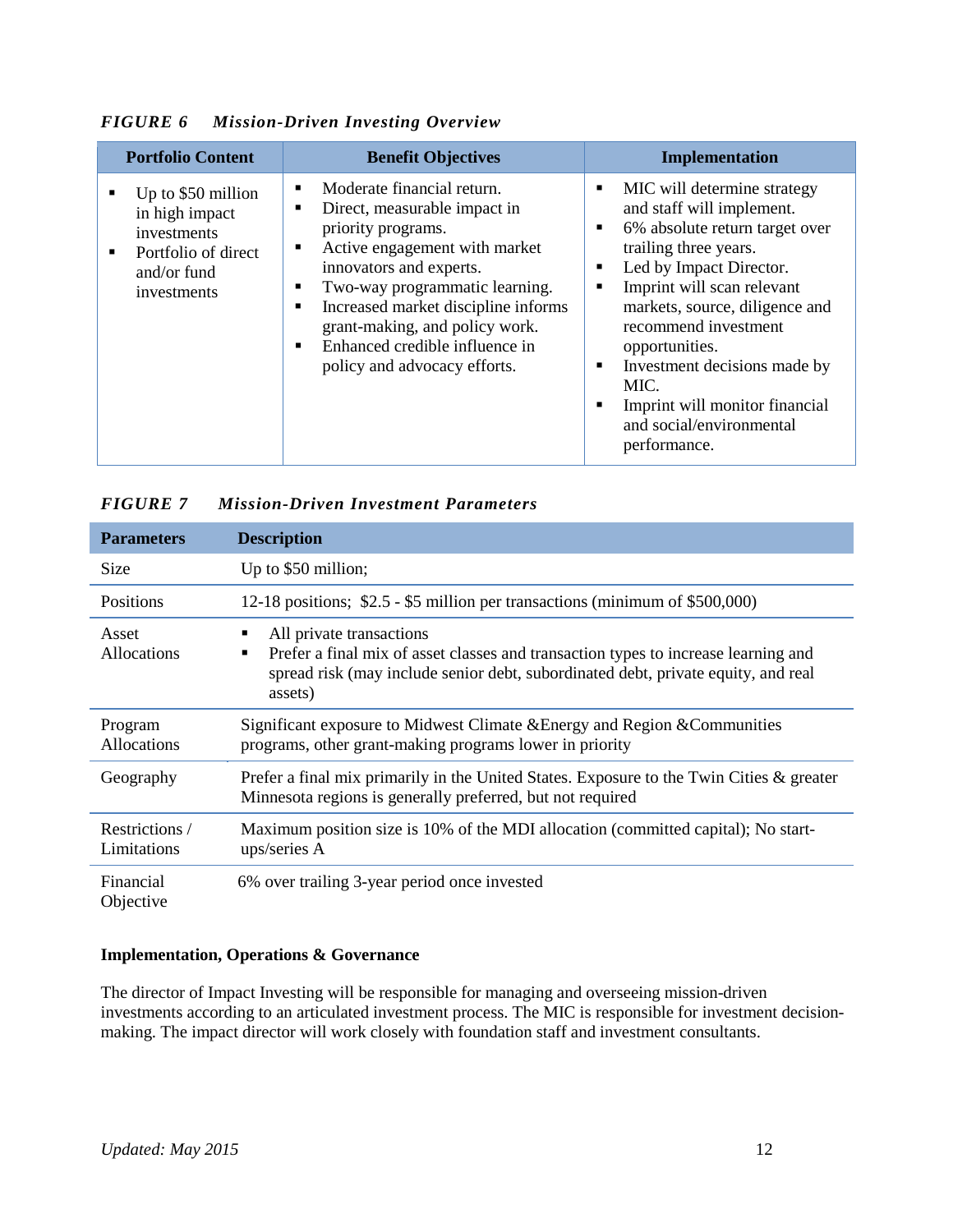# **Monitoring & Reporting**

*Financial:* Imprint will provide quarterly reporting at the MDI portfolio and underlying investment level. This reporting will track investment returns, and/or operating and financial performance of underlying investments. The overall portfolio will be tracked relative to its 6% absolute return target. Individual investments will be tracked relative to target returns and asset class benchmarks. Full reporting will be shared with the MIC. Mercer will receive data to integrate MDI as a single line item in its endowment reporting and to use in allocation and overall portfolio modeling.

*Impact:* Measurement will include relevant data:

- Quantitative measures of key program-related impact (e.g. affordable housing units; energy savings; clean energy generated)
- Qualitative measures of program-related impact (e.g. policy influence; creation of new models)
- Engagement and learning highlights including reports on key learning, market insights, programmatic engagement and other benefits for McKnight's core work

Imprint will report impact metrics, both quantitative and qualitative, on an annual basis. Staff will collect and catalog program learning periodically. The MIC will receive annual reporting on social and environmental impact and program learning.

# **4. Program**-**Related Investing (PRI)**

The McKnight Foundation's program-related investing (PRI) program predates the formation of the Impact Investing program and is a long-standing foundation tool. In general, PRIs are best focused on addressing market failures, bridging market gaps, and testing new business models. As such, PRIs have different risk/return characteristics suited to these goals and the context of the markets in which they occur.

| <b>FIGURE 8</b> | <b>Program-Related Investments Overview</b> |  |
|-----------------|---------------------------------------------|--|
|-----------------|---------------------------------------------|--|

| <b>Portfolio Content</b>                                                                                                                                | <b>Benefit Objectives</b>                                                                                                                                                                                                                                                                  | Implementation                                                                                                                                                                                                                                                                            |  |
|---------------------------------------------------------------------------------------------------------------------------------------------------------|--------------------------------------------------------------------------------------------------------------------------------------------------------------------------------------------------------------------------------------------------------------------------------------------|-------------------------------------------------------------------------------------------------------------------------------------------------------------------------------------------------------------------------------------------------------------------------------------------|--|
| Up to \$50 million<br>in committed<br>capital<br>Portfolio of non-<br>٠.<br>market oriented<br>investments deeply<br>aligned with<br>program priorities | Direct, measurable impact in<br>priority grant-making programs<br>Active outreach to existing and<br>$\blacksquare$<br>new, nonprofit and for-profit,<br>organizations.<br>Two-way program learning.<br>Fill market gaps or address market<br>failures; test or demonstrate new<br>models. | MIC will determine strategy<br>٠<br>and staff will implement.<br>Overseen by impact director<br>٠<br>with support from program staff<br>and Imprint.<br>Investment or lending decisions<br>٠<br>made by MIC.<br>Staff will track loans with<br>٠<br>Imprint support where<br>appropriate. |  |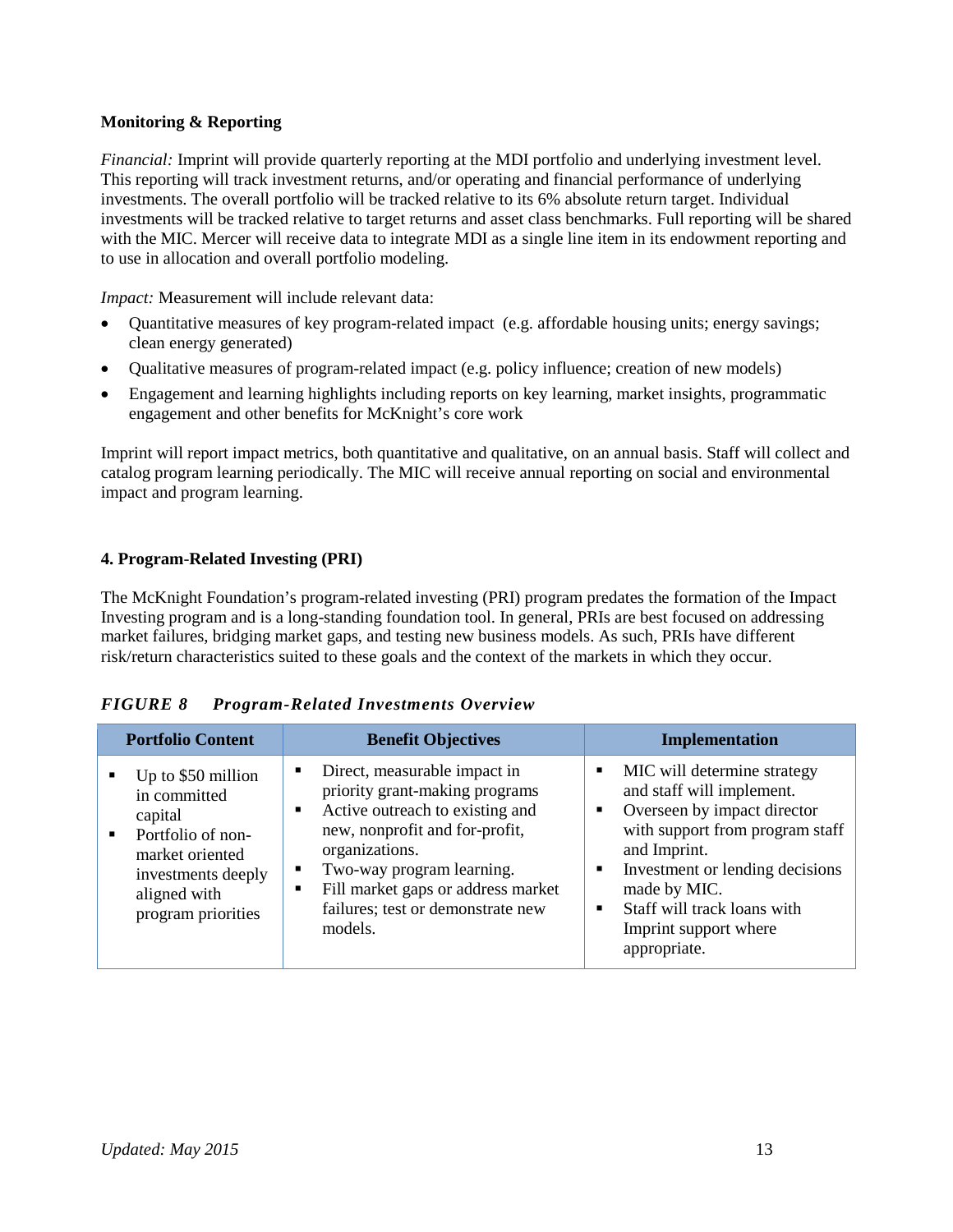| <b>Parameters</b>      | <b>Description</b>                                                                                                                                                                                               |
|------------------------|------------------------------------------------------------------------------------------------------------------------------------------------------------------------------------------------------------------|
| <b>Size</b>            | Up to \$50 million                                                                                                                                                                                               |
| <b>Positions</b>       | Minimum size \$1 million                                                                                                                                                                                         |
| Asset<br>Allocations   | Loan or loan guarantee with possibility for equity or other structuring                                                                                                                                          |
| Program<br>Allocations | No restrictions on program area                                                                                                                                                                                  |
| Geography              | Domestic                                                                                                                                                                                                         |
| Financial<br>Objective | Return on invested capital with below-market rate of return; the possibility of an<br>allocation for higher risk PRIs (e.g. where there is additional risk to the return of<br>invested capital) may be explored |

# *FIGURE 9 Summary of PRI Parameters*

#### **Implementation, Operations & Governance**

The director of Impact Investing will be responsible for managing and overseeing program-related investments according to an articulated process. The MIC is responsible for PRI decision-making. The impact director will work closely with foundation staff and investment consultants.

To be considered for a PRI, a project should:

- Fill a need that is not met or not fully met by other funding sources;
- Have the potential to make a substantial impact through either focus or magnitude or innovative use of financial tools;
- Be transformational beyond the need;
- Have the potential to leverage other funding or bring new funding to a project or program;
- Fit within the goals and strategies of a specific program and should benefit the program in a way that a grant could not;
- Advance the field, expand organizational capacity, or be otherwise transformative;
- Fall within the same US geographic territory as our current grantmaking;
- Be proposed for a current grantee or programmatic partner; and,
- Provide a risked-adjusted rate of return on investment (ROI) that meets IRS guidelines.

#### **Monitoring & Reporting**

*Financial:* McKnight staff will provide annual reporting at a portfolio and underlying PRI level, showing payments received and balances outstanding for each PRI. The analysis will indicate receipt of reports and indicate any deficiencies in payment or reporting. Follow up on any deficiencies will be made by the Impact Investing director or program officer to assure compliance with covenants as listed in the PRI origination agreements and will include a disclosure of any program or financial delinquencies in the MIC's annual report. Mercer will not integrate PRIs in their reporting or allocation models.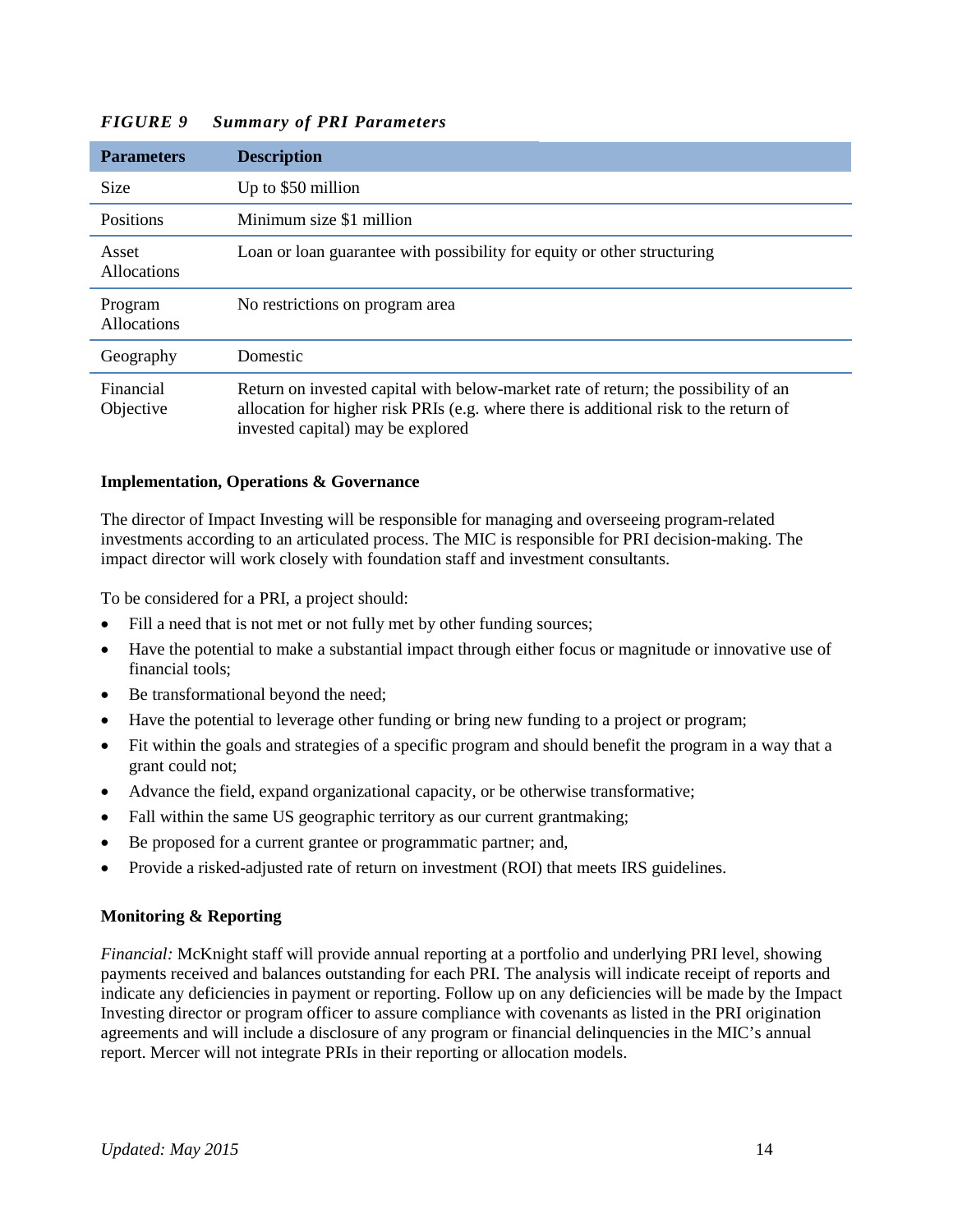*Impact:* Measurement will include relevant data:

- Quantitative measures of key program-related impact (e.g. affordable housing units; energy savings; clean energy generated)
- Qualitative measures of program-related impact (e.g. policy influence; creation of new models)
- Engagement and learning highlights including reports on key learning, market insights, programmatic engagement and other benefits for McKnight's core work

McKnight staff will report impact metrics, both quantitative and qualitative, on an annual basis and include brief qualitative summaries or selections in the annual report. Staff will collect and catalog program learning periodically. Imprint's responsibility in reporting on PRIs will be determined as the MDI process and governance develops.

# **III. IMPACT INVESTING PROGRAM MANAGEMENT**

#### **Mission Investing Committee (MIC)**

The Mission Investing Committee (MIC) has cross-functional representation from the Investment Committee and wider Board. Changes to the composition of the MIC will be reviewed and approved by the Board. The MIC is the core body overseeing the impact investing work and will serve as the decisionmaking body for the public market MRI, private market MRI, MDI and PRI

**Current MIC Members** *May 2015*

- **Ted Staryk, Chair**
- David Crosby
- Deb Landesman
- Bob Struyk
- 

program elements. The MIC will receive and review relevant quarterly reports on the impact program as well as key annual reports. The MIC can also make recommendations on changes to the program, as described in this Appendix, to the Board for its review with notification to the Investment Committee.

### **The McKnight Foundation Board**

The Board has overall responsibility for the Impact Investing program, will review progress, and is responsible for approving changes in allocations, restrictions, or decision-making authority. Accountability will be via regular reports on the program and approval of changes to this policy as per above.

### **Investment Committee (IC)**

The IC will continue to provide broad guidance to the overall effort and recommendations to the MIC and the Board regarding the program.

### **Reporting and Communications**

Overall program reporting and communications will be led by the Impact Investing director in coordination with the relevant program leads, the director of Communications, various bodies named above and selected external advisors. The Impact Investing director will report regularly to the Board on the progress and status of each core element including the financial and mission performance metrics key to the overall success of the program.

The Foundation will aspire to conducting an overall program review by a selected independent third-party every three to five years. Additionally, McKnight will design a formal external communications policy and plan covering the overall program and its activities, investments and results.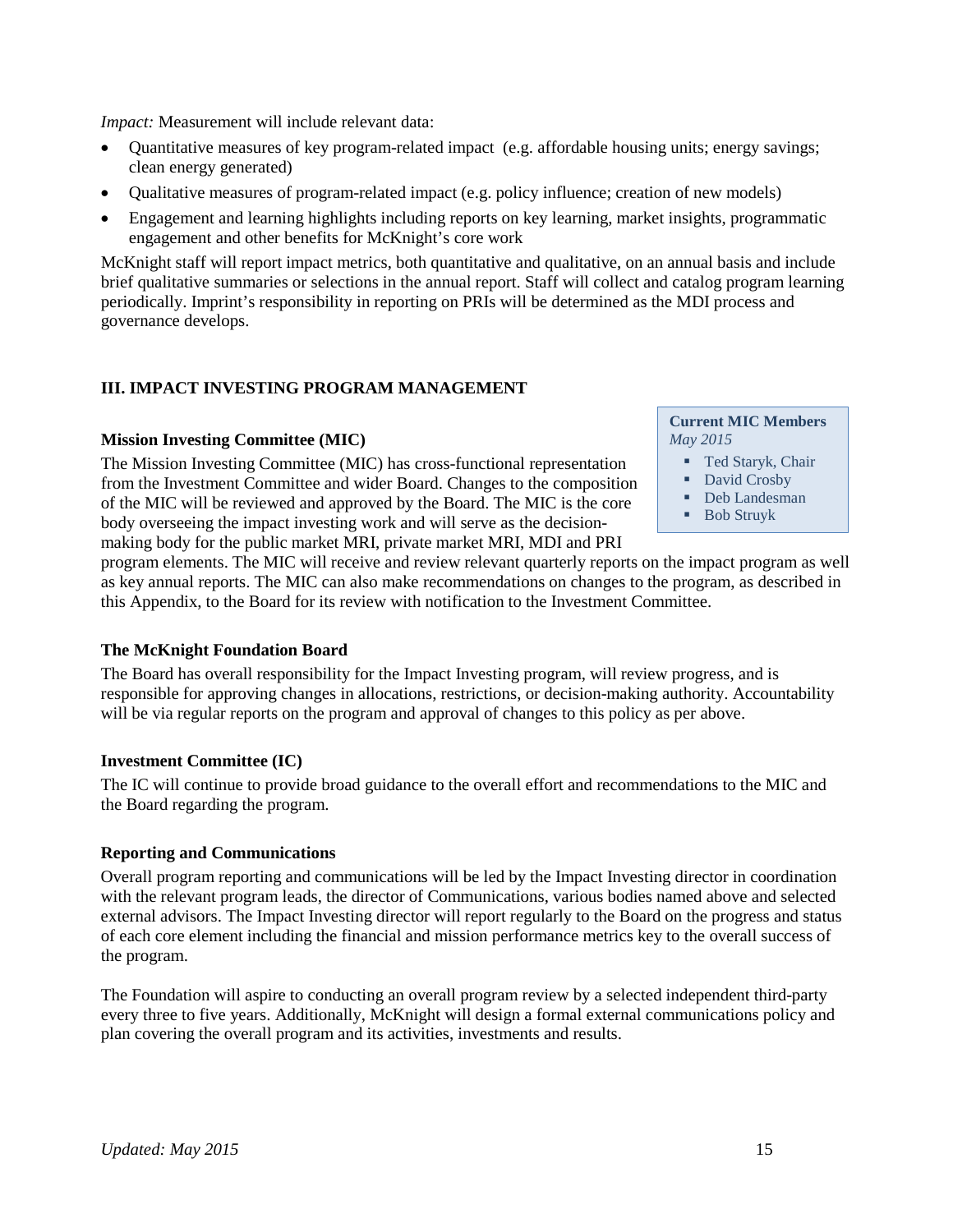|  |  |  |  | <b>Figure 10: Roles &amp; Responsibilities</b> |
|--|--|--|--|------------------------------------------------|
|--|--|--|--|------------------------------------------------|

| Group                                                                       | <b>Program Design</b>                                                                                     | <b>Implementation</b>                                                                                                                                                                                                                                                              | <b>Review and</b><br>Oversight                                                                                           |
|-----------------------------------------------------------------------------|-----------------------------------------------------------------------------------------------------------|------------------------------------------------------------------------------------------------------------------------------------------------------------------------------------------------------------------------------------------------------------------------------------|--------------------------------------------------------------------------------------------------------------------------|
| <b>Board</b>                                                                | Set direction and<br>guide overall efforts                                                                | No day-to-day responsibilities; review<br>impact investing program and approve<br>material changes to allocation, decision-<br>making or restrictions                                                                                                                              | Regular review of key<br>program developments                                                                            |
| <b>Mission</b><br><b>Investing</b><br><b>Committee</b><br>(MIC)             | Refine and finalize<br>recommendations                                                                    | Overall strategy; detailed operational<br>design for MDI and review of PRI design,<br>decision-making for and oversight of<br>MRI, MDI and PRI investments. IPS<br>Impact Appendix.                                                                                                | Formal quarterly<br>review of overall<br>program returns (i.e.<br>financial, mission, and<br>learning)                   |
| <b>Investment</b><br><b>Committee</b><br>(IC)                               | Approving process,<br>policy, targets and<br>parameters                                                   | Provide overall view of portfolio balance<br>and performance.                                                                                                                                                                                                                      | Review portfolio<br>performance as per<br>current practice                                                               |
| <b>Vice</b><br>President,<br><b>Finance &amp;</b><br>Compliance             | Guide overall<br>project design                                                                           | Broader support for impact investing<br>program, in general, and in context of<br>endowment overall.                                                                                                                                                                               | Report on portfolio<br>performance as part of<br>broader IC work                                                         |
| <b>Impact</b><br><b>Investing</b><br>Program<br><b>Director</b>             | Day-to-day<br>oversight and<br>implementation of<br>impact program                                        | Day-to-day support of the overall<br>program including: MIC liaison; Imprint<br>oversight; reporting and monitoring;<br>pipeline management; due diligence<br>support; liaison with grantmaking<br>programs; and coordination of McKnight<br>resources and decision-making bodies. | Day-to-day program<br>management covering<br>deal pipeline, decision-<br>making, execution and<br>reporting              |
| Grant-<br><b>Making</b><br>Program<br><b>Staff</b>                          | Contribute to<br>Imprint sector and<br>issue scans and<br>impact evaluation.                              | Thought and learning partner for scans;<br>leverage learning; potential more active<br>involvement in sourcing, mission<br>diligence, or post-investment<br>collaboration.                                                                                                         | N/A                                                                                                                      |
| <b>Impact</b><br><b>Investment</b><br><b>Advisor:</b><br>Imprint<br>Capital | Generate<br>recommendations,<br>integrate feedback,<br>execute                                            | Source and recommend for public and<br>private MRI provide independent<br>perspective on impact program and<br>investments; conduct market scanning,<br>sourcing; diligence and monitoring for<br>MDI and PRI; create and monitor ESG<br>dashboard for all endowment managers.     | Provides integrated<br>reporting, both for IC<br>and for MIC and<br>Board (quarterly and<br>annual reports as<br>needed) |
| Core<br><b>Investment</b><br><b>Advisor:</b><br><b>Mercer</b>               | Sets overall financial<br>parameters; provides<br>portfolio context and<br>supports diagnostic<br>efforts | Monitors asset allocation, reviews and<br>opinions on Imprint manager<br>recommendations where appropriate,<br>monitors Imprint public markets<br>investments and private fund investments,<br>supports integrated reporting                                                       | Reviews performance;<br>maintains Watch List;<br>and can recommend<br>managers for<br>termination                        |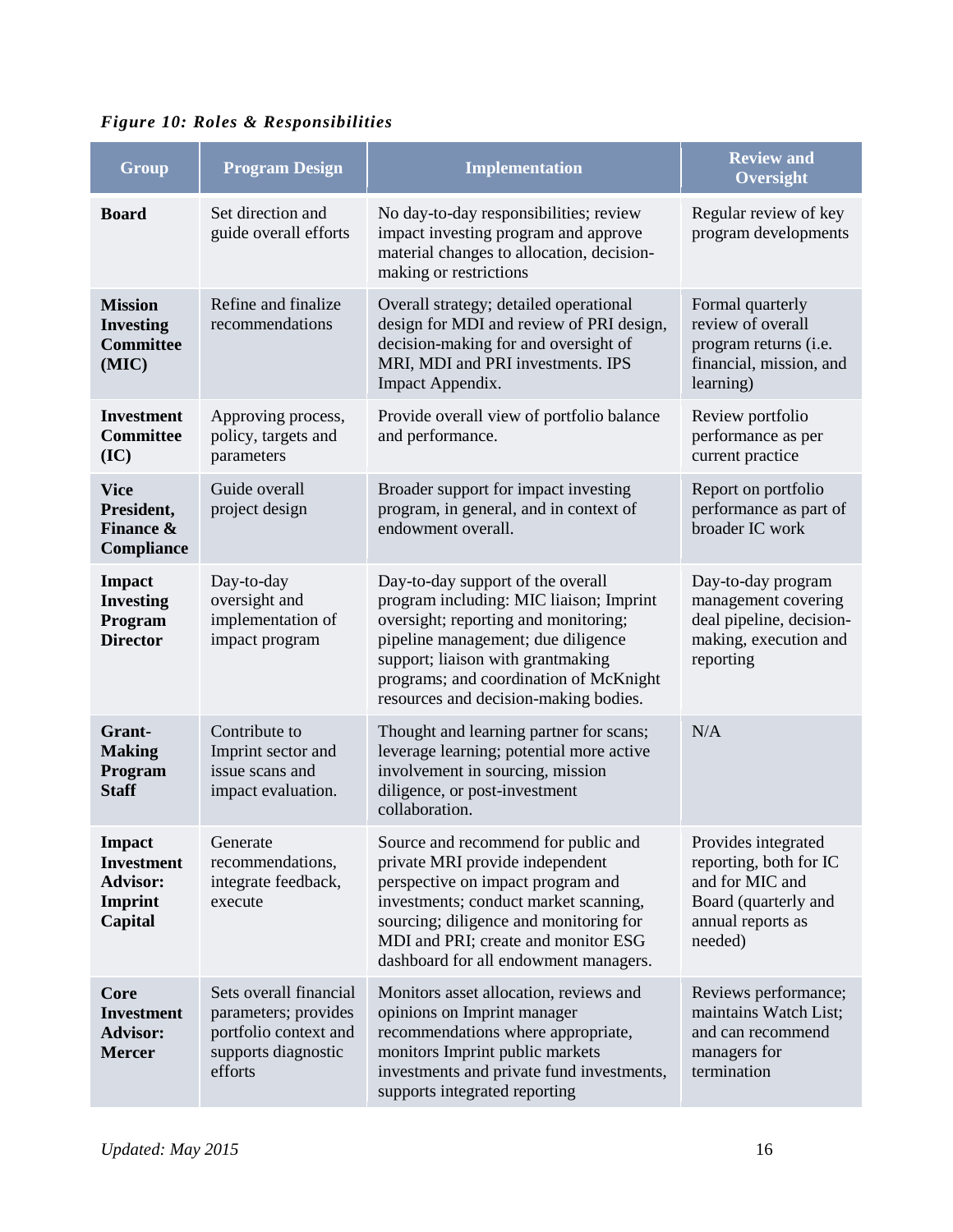#### **APPENDIX B**

#### Current Investment Guidelines and Asset Allocation

Any revisions to Appendix B must be approved by the Investment Committee.

The Fund will be invested in a broadly diversified portfolio, consisting of the following categories:

- Asset allocation managers whose role it is to allocate assets on a regular basis among strategies managed within their firms to provide returns above a global benchmark or real return benchmark
- Equity managers of publicly traded securities who have demonstrated a unique ability to invest in either a specific market sector or a wide range of geographic markets, or passive funds to provide low cost market exposure
- 3M stock as a distinct, and direct investment within the domestic equity allocation
- Private investments offering diversification and high returns over a long, illiquid holding period, such as management buyouts, venture capital, distressed securities, and natural resource partnerships
- Timber investments providing returns in excess of inflation over time
- Fixed income and cash investments limiting the Fund's volatility and providing liquidity for the Foundation's spending needs
- Overlay manager to keep cash invested in higher returning instruments

The Committee may, from time to time, identify investments providing exposure to compellingly undervalued asset classes that may not fall within one of the above categories.

The long-term, "normal" policy allocations to the various segments of the portfolio and their permissible allocation ranges are shown below:

Asset Allocation

| Segment                         | Normal Minimum |    | Maximum |
|---------------------------------|----------------|----|---------|
| <b>Asset Allocation - GTAA</b>  | 15             | 10 | 20      |
| Equities - Domestic             | 23             | 15 | 30      |
| Equities – International        | 18             | 13 | 23      |
| Global Equity                   | 4              |    | 8       |
| Hedge Funds                     | 15             | 10 | 20      |
| Private Equity                  | 12             |    | 20      |
| <b>Other Alternative Assets</b> | 3              |    | 10      |
| <b>Fixed Income</b>             | 10             |    | 15      |
| Cash                            |                |    | 3       |
| Total                           | 100%           |    |         |

In addition, the Fund's exposure to various asset classes will be calculated by reviewing the portfolios of all managers in order to understand exposures and to enable comparison to other foundations or groups. It is understood that the public and private market MRI investments are spread across these asset class segments.